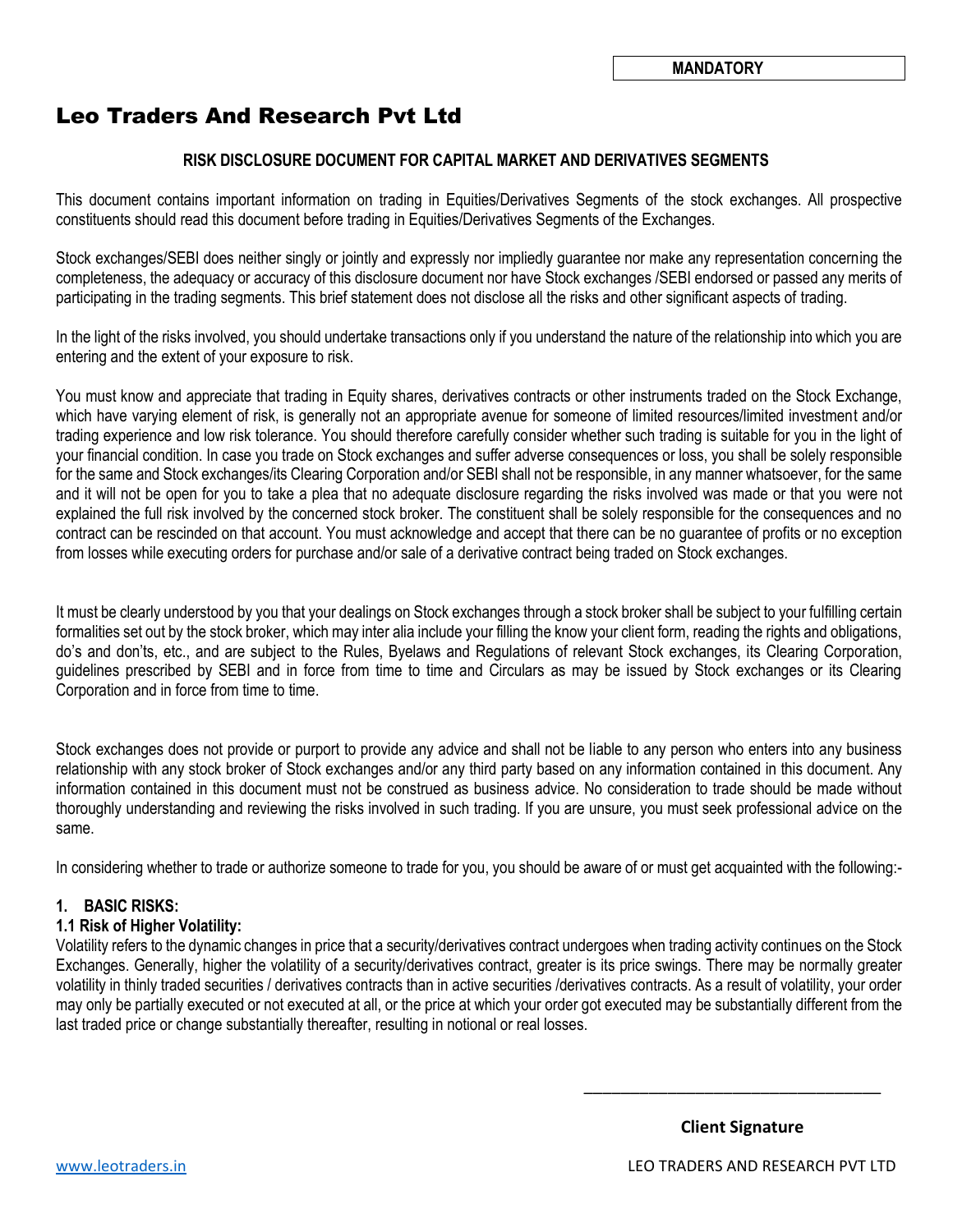#### **1.2 Risk of Lower Liquidity:**

Liquidity refers to the ability of market participants to buy and/or sell securities / derivatives contracts expeditiously at a competitive price and with minimal price difference. Generally, it is assumed that more the numbers of orders available in a market, greater is the liquidity. Liquidity is important because with greater liquidity, it is easier for investors to buy and/or sell securities / derivatives contracts swiftly and with minimal price difference, and as a result, investors are more likely to pay or receive a competitive price for securities / derivatives contracts purchased or sold. There may be a risk of lower liquidity in some securities / derivatives contracts as compared to active securities / derivatives contracts. As a result, your order may only be partially executed, or may be executed with relatively greater price difference or may not be executed at all.

**1.2.1** Buying or selling securities / derivatives contracts as part of a day trading strategy may also result into losses, because in such a situation, securities / derivatives contracts may have to be sold / purchased at low / high prices, compared to the expected price levels, so as not to have any open position or obligation to deliver or receive a security / derivatives contract.

#### **1.3 Risk of Wider Spreads:**

Spread refers to the difference in best buy price and best sell price. It represents the differential between the price of buying a security / derivatives contract and immediately selling it or vice versa. Lower liquidity and higher volatility may result in wider than normal spreads for less liquid or illiquid securities / derivatives contracts. This in turn will hamper better price formation.

#### **1.4 Risk-reducing orders:**

The placing of orders (e.g., "stop loss" orders, or "limit" orders) which are intended to limit losses to certain amounts may not be effective many a time because rapid movement in market conditions may make it impossible to execute such orders.

**1.4.1** A "market" order will be executed promptly, subject to availability of orders on opposite side, without regard to price and that, while the customer may receive a prompt execution of a "market" order, the execution may be at available prices of outstanding orders, which satisfy the order quantity, on price time priority. It may be understood that these prices may be significantly different from the last traded price or the best price in that security / derivatives contract.

**1.4.2** A "limit" order will be executed only at the "limit" price specified for the order or a better price. However, while the customer receives price protection, there is a possibility that the order may not be executed at all.

**1.4.3** A stop loss order is generally placed "away" from the current price of a stock / derivatives contract, and such order gets activated if and when the security / derivatives contract reaches, or trades through, the stop price. Sell stop orders are entered ordinarily below the current price, and buy stop orders are entered ordinarily above the current price. When the security / derivatives contract reaches the pre -determined price, or trades through such price, the stop loss order converts to a market/limit order and is executed at the limit or better. There is no assurance therefore that the limit order will be executable since a security / derivatives contract might penetrate the predetermined price, in which case, the risk of such order not getting executed arises, just as with a regular limit order.

#### **1.5 Risk of News Announcements:**

News announcements that may impact the price of stock / derivatives contract may occur during trading, and when combined with lower liquidity and higher volatility, may suddenly cause an unexpected positive or negative movement in the price of the security / contract.

#### **1.6 Risk of Rumors:**

Rumors about companies / currencies at times float in the market through word of mouth, newspapers, websites or news agencies, etc. The investors should be wary of and should desist from acting on rumors.

#### **1.7 System Risk:**

High volume trading will frequently occur at the market opening and before market close. Such high volumes may also occur at any point in the day. These may cause delays in order execution or confirmation.

\_\_\_\_\_\_\_\_\_\_\_\_\_\_\_\_\_\_\_\_\_\_\_\_\_\_\_\_\_\_\_\_

 **Client Signature**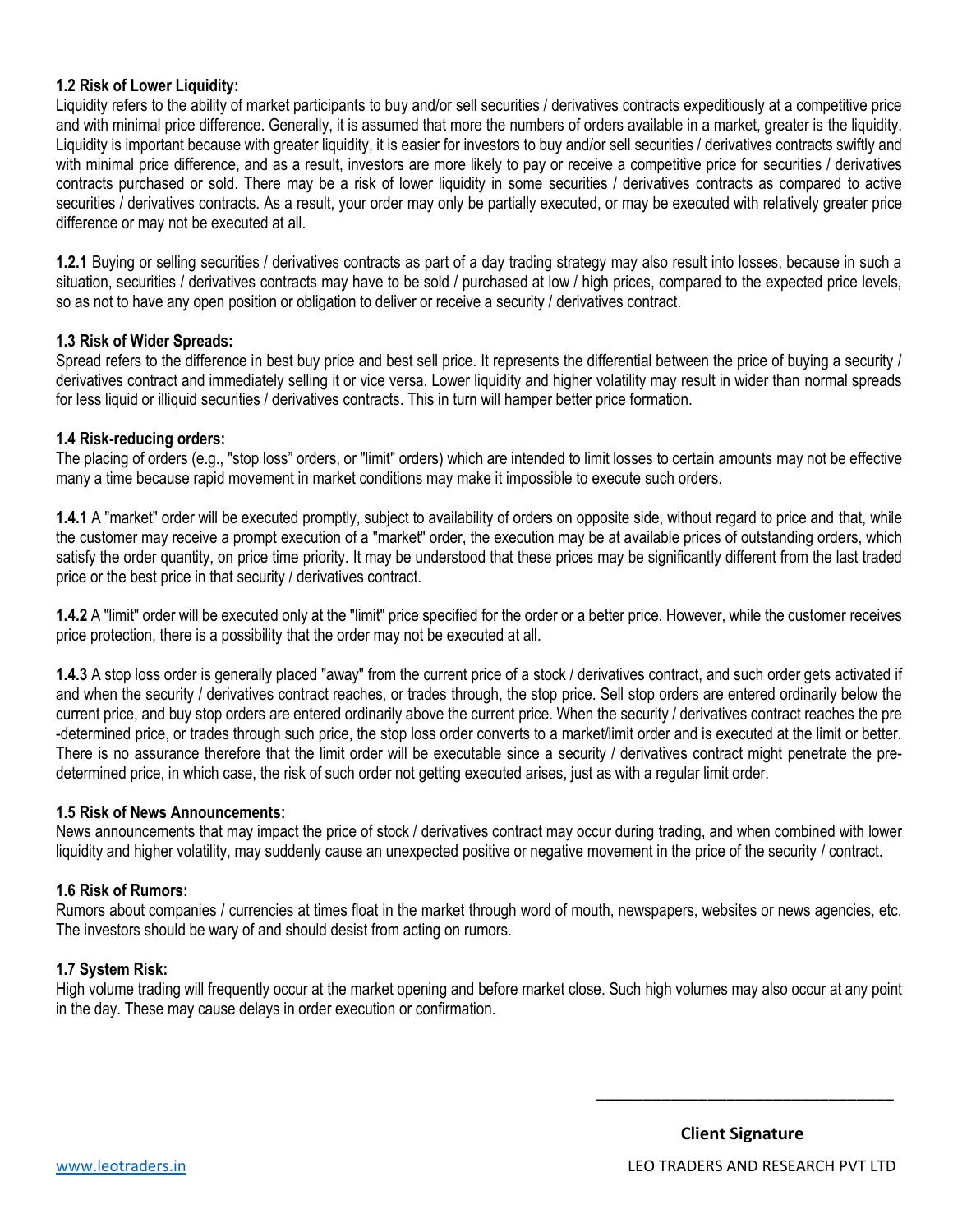**1.7.1** During periods of volatility, on account of market participants continuously modifying their order quantity or prices or placing fresh orders, there may be delays in order execution and its confirmations.

**1.7.2** Under certain market conditions, it may be difficult or impossible to liquidate a position in the market at a reasonable price or at all, when there are no outstanding orders either on the buy side or the sell side, or if trading is halted in a security / derivatives contract due to any action on account of unusual trading activity or security / derivatives contract hitting circuit filters or for any other reason.

#### **1.8 System/Network Congestion:**

Trading on exchanges is in electronic mode, based on satellite/leased line based communications, combination of technologies and computer systems to place and route orders. Thus, there exists a possibility of communication failure or system problems or slow or delayed response from system or trading halt, or any such other problem/glitch whereby not being able to establish access to the trading system/network, which may be beyond control and may result in delay in processing or not processing buy or sell orders either in part or in full. You are cautioned to note that although these problems may be temporary in nature, but when you have outstanding open positions or unexecuted orders, these represent a risk because of your obligations to settle all executed transactions.

#### **2. As far as Derivatives segments are concerned, please note and get yourself acquainted with the following additional features:-**

## **2.1 Effect of "Leverage" or "Gearing":**

In the derivatives market, the amount of margin is small relative to the value of the derivatives contract so the transactions are 'leveraged' or 'geared'. Derivatives trading, which is conducted with a relatively small amount of margin, provides the possibility of great profit or loss in comparison with the margin amount. But transactions in derivatives carry a high degree of risk.

You should therefore completely understand the following statements before actually trading in derivatives and also trade with caution while taking into account one's circumstances, financial resources, etc. If the prices move against you, you may lose a part of or whole margin amount in a relatively short period of time. Moreover, the loss may exceed the original margin amount.

A. Futures trading involve daily settlement of all positions. Every day the open positions are marked to market based on the closing level of the index / derivatives contract. If the contract has moved against you, you will be required to deposit the amount of loss (notional) resulting from such movement. This amount will have to be paid within a stipulated time frame, generally before commencement of trading on next day.

B. If you fail to deposit the additional amount by the deadline or if an outstanding debt occurs in your account, the stock broker may liquidate a part of or the whole position or substitute securities. In this case, you will be liable for any losses incurred due to such closeouts.

C. Under certain market conditions, an investor may find it difficult or impossible to execute transactions. For example, this situation can occur due to factors such as illiquidity i.e. when there are insufficient bids or offers or suspension of trading due to price limit or circuit breakers etc.

D. In order to maintain market stability, the following steps may be adopted: changes in the margin rate, increases in the cash margin rate or others. These new measures may also be applied to the existing open interests. In such conditions, you will be required to put up additional margins or reduce your positions.

E. You must ask your broker to provide the full details of derivatives contracts you plan to trade i.e. the contract specifications and the associated obligations.

#### **2.2 Currency specific risks:**

1. The profit or loss in transactions in foreign currency-denominated contracts, whether they are traded in your own or another jurisdiction, will be affected by fluctuations in currency rates where there is a need to convert from the currency denomination of the contract to another currency.

\_\_\_\_\_\_\_\_\_\_\_\_\_\_\_\_\_\_\_\_\_\_\_\_\_\_\_\_\_\_\_\_